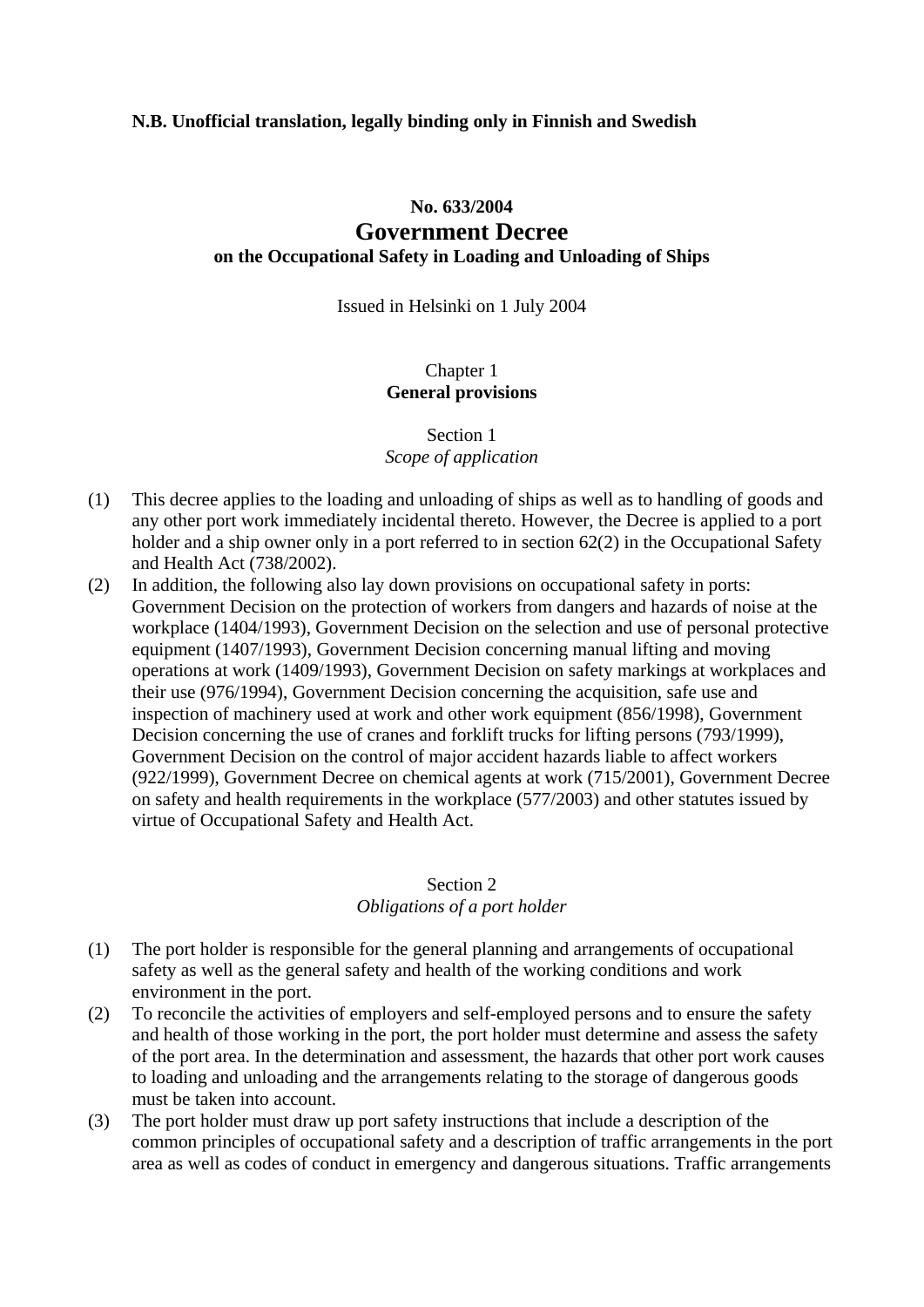must be planned in an appropriate cooperation with the port users. Where necessary, special traffic instructions must be drawn up for the port.

(4) If a major accident risk exists in relation to the port operations, the instructions must include directions for the prevention of the risk and for the codes of conduct in the event of an accident. The functionality of the safety instructions must be checked by practical training, if necessary.

#### Section 3 *Duty to exercise care*

- (1) When taking care of the safety and health of the employees, the employer must follow the instructions referred to in section 2 issued by the port holder. In their work, self-employed persons must follow the safety instructions issued by the port holder.
- (2) In the determination and assessment of hazards and risks at work, special attention must be paid to the movement, access routes, lone working and dangerous goods.

# Section 4

## *Safety of common work phases*

- (1) The employer responsible for loading or unloading, together with the ship's master, must ensure that each work phase can be carried out safely and that communication between the involved parties functions sufficiently well. Especially, it must be ensured that procedures in the event of interruptions and emergencies are safe and that changes in the work phases can immediately be reported to the ship's master. Where necessary, the key phases and procedures are written into a checklist that both parties confirm with their signatures.
- (2) Other work that causes loud noise, dust, fumes or other corresponding harm must not be carried out when loading or unloading work is under way.

#### Section 5 *Initial inspection on board*

- (1) The employer of loading and unloading work must, for his own part, inspect that access routes, emergency roads, working locations and technical appliances on board are in such a condition that work can be carried out safely. It must be checked from a certificate or some other reliable inspection report, which is in accordance with the international conventions, that the lifting equipment has been appropriately inspected.
- (2) A ship calling at the same port regularly must be re-inspected if factors affecting safety have essentially changed after the previous inspection. The appropriate functioning and reliability of the control and monitoring devices of the lifting appliances must be checked before each use.
- (3) Any observed deficiencies must be reported to the ship's master without delay. Work must not be started before the deficiencies endangering safety have been appropriately corrected.

#### Chapter 2 **Provisions concerning work**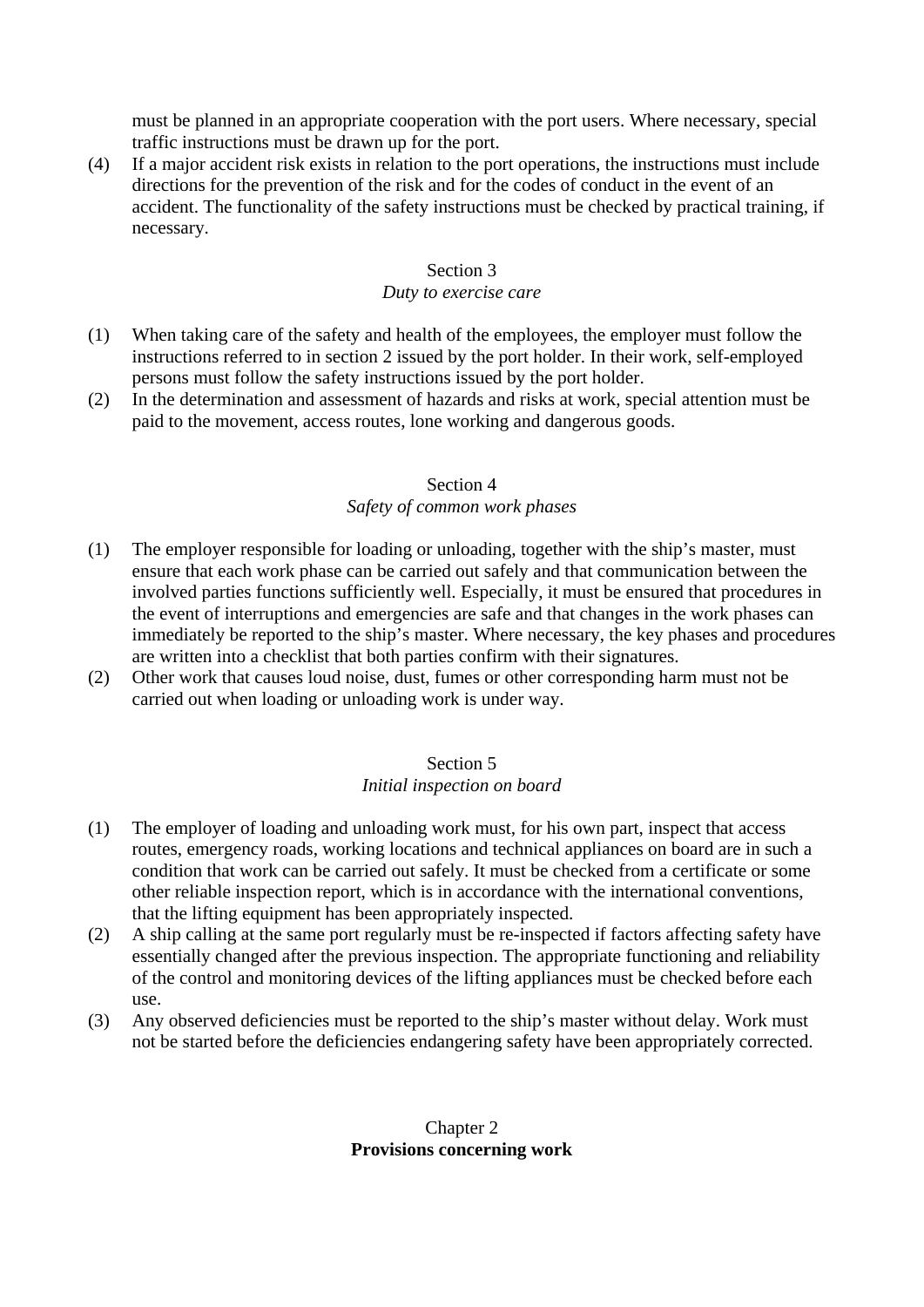# Section 6

# *Signaller and waver*

- (1) When the operator of a lifting appliance does not have a sufficiently good view of the load during the lifting, appropriate auxiliary devices or a signaller must be used. There must be a separate signaller for every uncoupled rope. The signaller's duty is to assist the operator of the lifting appliance in transferring the load and to warn other people about the dangers caused by the load.
- (2) When the visibility of the operator of a transfer appliance towards the travel direction is restricted or other people must be warned about the danger caused by the appliance for some other reason, a waver, equivalent to a signaller, must be assigned for the transfer appliance.
- (3) The signaller and the waver must not have other simultaneous duties that interfere with carrying out these duties. They must be equipped with a sign that clearly distinguishes them from other employees.

# Section 7

*Specific competence requirements for work performed with lifting and transfer appliances* 

- (1) The operator of a lifting appliance, the driver of a transfer appliance, the signaller, and the waver must have good eyesight and hearing as well as sufficient professional skills.
- (2) The operator of a port crane and a deck crane must have a relevant vocational diploma or an applicable part of such a diploma.

# Section 8

#### *Several work groups in the same working premises*

- (1) If there are several work groups working through the same hatch opening or in the same working premises, it must be ensured by planning the work and the work environment that the groups can work without putting each other in danger.
- (2) When several work groups work simultaneously through the same hatch opening, there must be a vertical clearance of at least 3.5 metres and a horizontal clearance of at least 5 metres in the hatch opening per each work group.
- (3) When several lifting appliances are used, there must be a minimum clearance of 3.5 metres at both ends of the hatch opening and a minimum clearance of 10 metres elsewhere in the opening for each appliance. The horizontal clearance of a hatch opening must be at least 5 metres.

# Section 9

# *Lifting persons*

 Notwithstanding the provisions on lifting persons in a goods lift laid down elsewhere than in the law, the operator of a transfer appliance is allowed to be in the appliance when it is lifted with a goods lift of a ship.

## Section 10 *Work at height*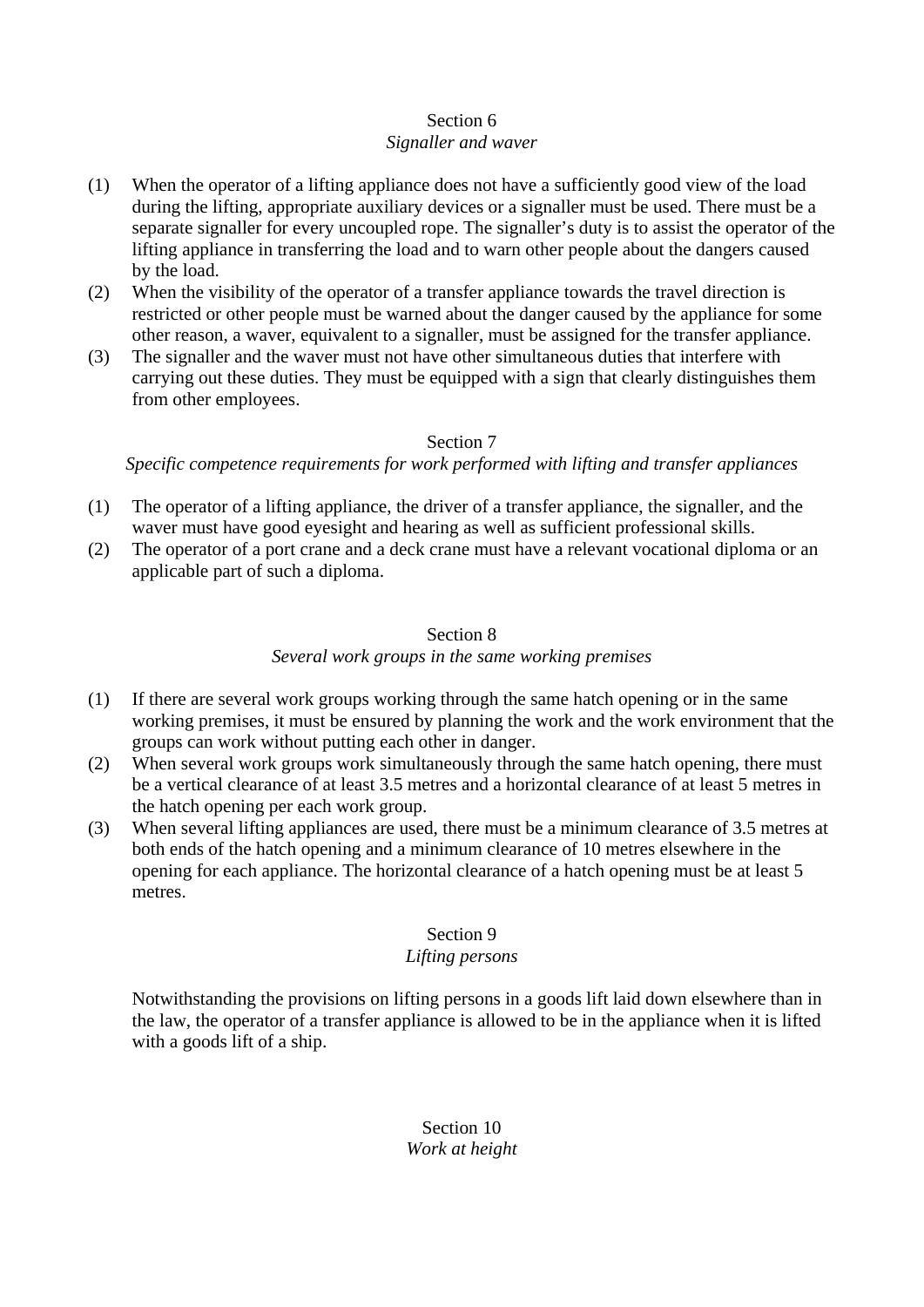- (1) When working on top of a load exceeding the height of 1.5 metres or in other conditions that pose a risk of falling, the open edge must be protected or the risk of falling prevented in some other way.
- (2) A movable work platform, a man cage or personal fall protection equipment must be used when working on top of a container. For moving onto the first level of containers and away from it on a weather deck, an appropriate ladder supported from its upper end may be used.
- (3) For securing cargo on flat containers, roll trailers and other such appliances, firm work platforms equipped with safe access routes, rails, safety ropes or safety nets must be provided.

## Chapter 3 **Work environment**

#### Section 11 *Traffic arrangements*

- (1) Traffic in the port area must be designed and arranged in a safe way. Traffic must not pose unnecessary risks to those working in the port. Unnecessary traffic in the port area must be prohibited and barred if needed.
- (2) Appropriate and safe parking areas must be arranged for the vehicles used in the port area.
- (3) Traffic routes for vehicles and work machinery as well as pedestrian walkways must be clearly signed and separated from each other if necessary. Where practicable, holding areas outside the loading and unloading areas must be arranged for vehicles visiting the port. Traffic must be one-way and crossroads must be avoided where practicable.

#### Section 12

#### *Quays, storages, open areas and access routes*

- (1) Quays, storages, open areas and access routes must be kept in a condition required for safe work. When moving especially heavy goods or appliances, the durability of the structures must be checked in advance.
- (2) There must be a clearance of at least 1.2 metres in the edge of the quay. No other solid structures except the equipment needed for anchoring the ship and a safety net may be present there.
- (3) A ramp leading from the quay to the ship must be closed with a visible barrier when the ramp is not in use.

#### Section 13

#### *Container-handling areas and storage areas*

- (1) A container-handling and storage area must be marked off and clearly signed in a port or in such a section of a port where a majority of freight traffic is container traffic. Factors relating to the handling of heavy and large-sized units must be taken into account in traffic arrangements and in the work. Occupational safety in the area must be ensured by monitoring, traffic arrangements or by some other effective means.
- (2) Unnecessary entry of outsiders to the container-handling and storage area must be prohibited and completely barred if necessary. Movement in the area is allowed only with permission from the management. Clearly signed areas must be assigned for loading and unloading of containers into or out of a vehicle or a train. Pedestrian traffic is allowed only in safe pedestrian walkways in these areas.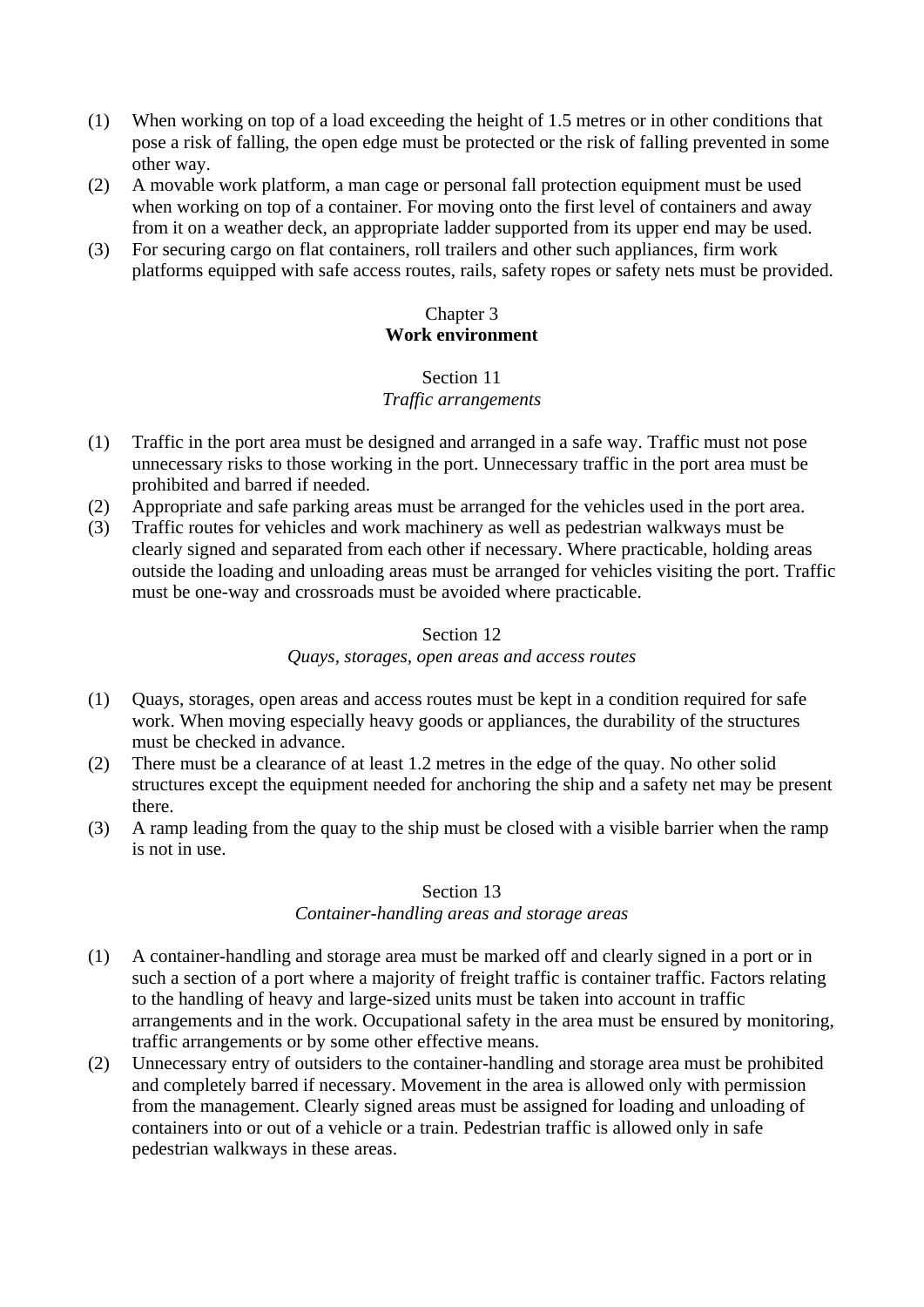(3) Employees must immediately be informed about changes concerning container-handling and storage areas.

#### Section 14

#### *Access to the ship*

- (1) Employees must have a safe access to and from the ship. When someone is using an access route, loads must not be lifted over it. There must be an appropriately fixed safety net under the access route that extends a minimum of 2 metres to the both sides of the lower end of the access route.
- (2) The ship's mooring permitting, a separate gangway must lead from a ro-ro ship to the shore.
- (3) Provisions on inspecting the safety and reliability of the access routes of the ship are laid down in section 5.

# Section 15

# *Access to a lifting appliance*

- (1) There must exist a safe access route to the cab of a crane and that of all other lifting appliances located in a quay in all those positions of the appliance where the access route is used.
- (2) If the access routes leading to the cab of a ship's crane cannot be safely used in all positions of the crane, there must be a safe access to the cab in the sea transport position and in the position where the crane is kept when external cargo-handling equipment is used. If the access route to the cab may be used only in the above-mentioned positions, entry to the cab in any other position must be barred. There must exist a safe exit from the cab in all positions of the crane.

# Section 16

#### *Crane cab*

 There must be good visibility from the crane cab to its area of operation. It must especially be ensured that ice build-up, water or dirt on the window does not obscure visibility. The cab must be heatable if necessary.

#### Section 17 *Platforms for signallers*

 If the hatch coaming on the weather deck is so high that the signaller does not have an unrestricted view of the working area of the cargo shed, fixed or mountable platforms must be provided for the signaller at the hatch coaming or on the deck. The platforms must be equipped with a safety rail if necessary.

#### Section 18

#### *Mooring a ship*

- (1) The ship must be appropriately moored. The mooring lines must be undamaged and safe to use.
- (2) When ice is being removed from between the ship and the quay with screw propellers, special caution must be observed in work on the quay.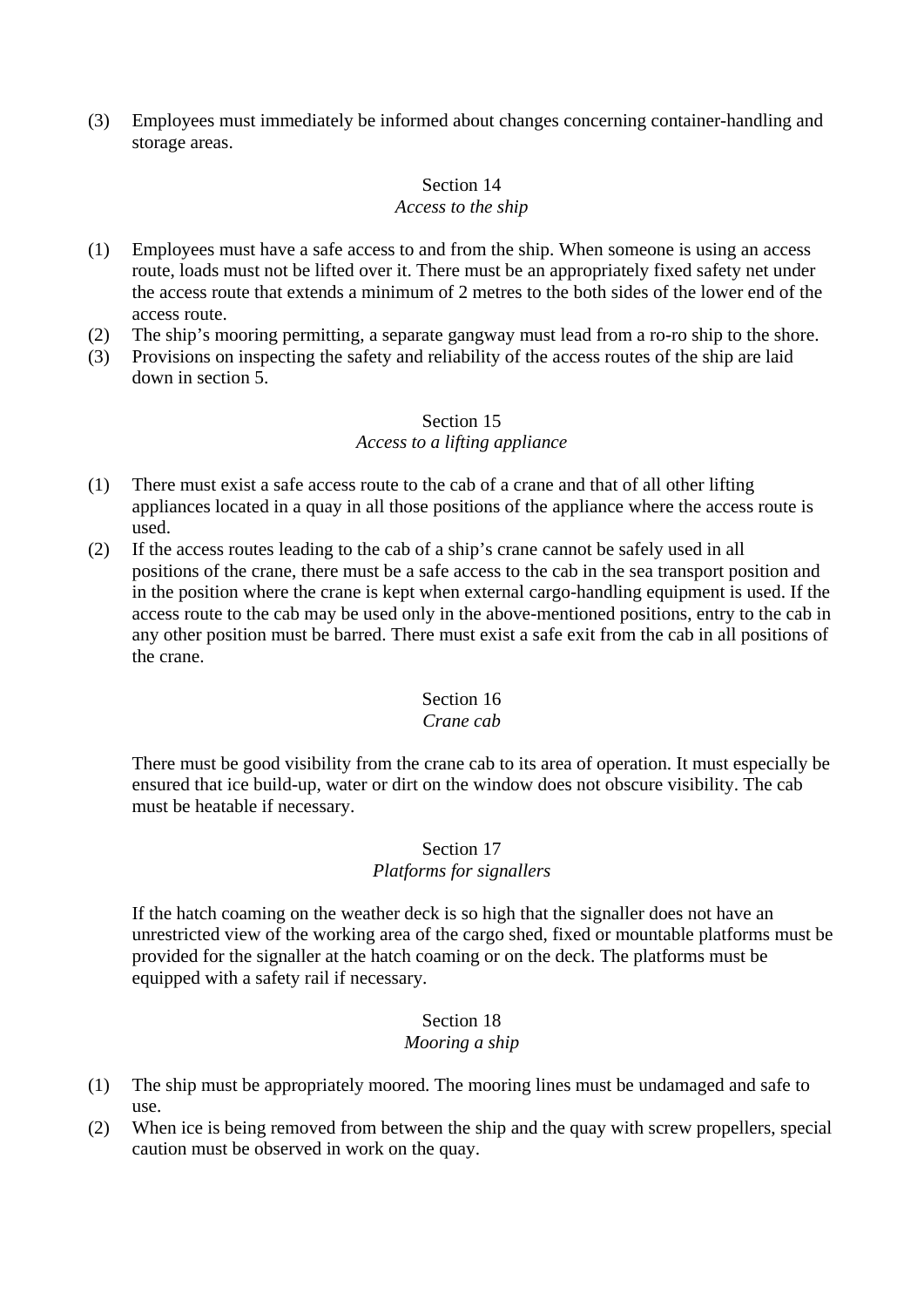(3) Cooperation of those participating in the mooring when ice is being removed must be ensured in advance.

#### Section 19 *Lighting*

- (1) Sufficient and adequate lighting must be provided in a port area, access routes, ships and in other work premises.
- (2) Lighting must not glare or otherwise obstruct the employees' vision.

#### Section 20 *Ventilation*

- (1) In cargo-handling premises and other work premises, there must be sufficient and adequate ventilation to remove substances that are dangerous or harmful to health and to ensure that breathing air includes a sufficient amount of oxygen.
- (2) If there is a reason to suspect that work premises do not contain enough oxygen for breathing or that there are explosive vapours, gases or a risk of toxication in the premises, the space must not be entered without appropriate personal protective equipment until it has been proved safe.
- (3) Before internal combustion engine-operated work machinery is used in cooled cargo spaces or other small confined spaces, the effectiveness of ventilation must be ensured.

## Section 21 *High-visibility clothing*

 When working and moving in the cargo-handling and traffic areas of a port area, high visibility clothing bearing a CE marking must be used.

#### Section 22 *Life-saving equipment*

 In the quay, there must be an orange lifebuoy equipped with a floating rope, a ladder equipped with a support bracket at its upper end, and a round-tipped boat hook at intervals of 100 metres or less. In the quay edge, in addition, there must be several fixed ladders leading up to the quay, painted in a highly visible colour and equipped with a handle on their upper end on the quay.

# Chapter 4 **Confirming the safety of equipment**

## Section 23 *Safe working load*

(1) Before starting lifting work, it must be checked that the lifting appliance, its accessories, the goods lift and the lifting accessories as well as their load-bearing parts bear a clearly visible marking of the safe working load. The factor of safety for one-way loose gear must be at least four.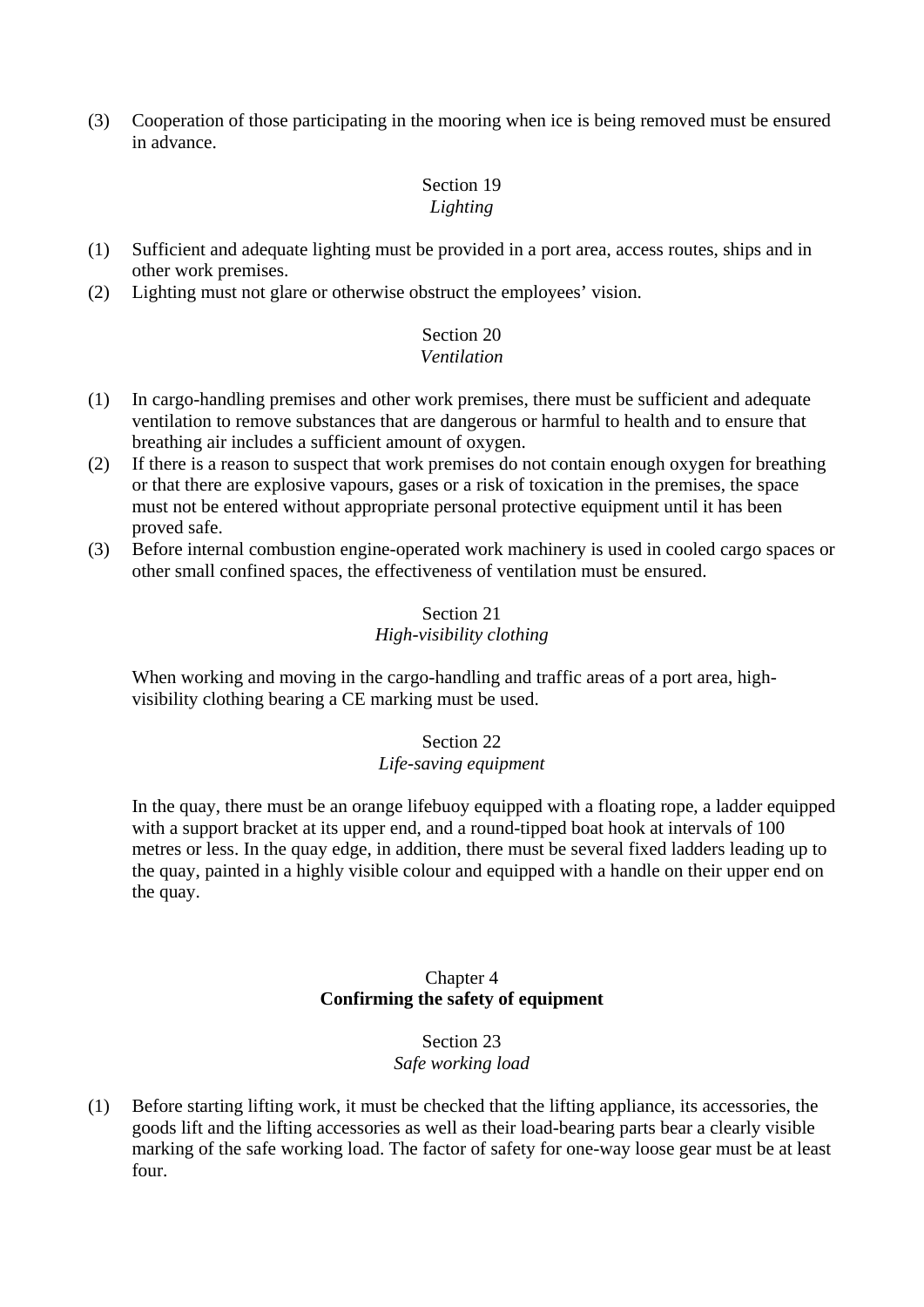- (2) If the work is carried out with the assistance of coupled booms, the load must not exceed half of the safe working load of the boom with a smaller lifting capacity, unless the safe working load of the coupled booms is specifically marked on the booms.
- (3) Notwithstanding the provisions on the safe working load or restrictions on use of a transfer appliance laid down elsewhere than in the law, a rail wagon may be transferred with a forklift truck or some other transfer appliance if the transfer can be carried out safely.

# Section 24

# *Joint lifting operations*

 A maximum of two lifting appliances may be used for a joint lifting operation. The lifting appliances of a ship may be used for a joint lifting operation only if the lifting appliances have been designed for joint lifting and there exists an appropriate scheme of it.

# Section 25

# *Lifting rope*

- (1) A rope may be used for lifting or lowering only if it is fit for purpose and flawless. There must exist an appropriate certificate of testing and inspection carried out in connection with the manufacture of steel cables.
- (2) When using a crane or a winch, there must always be at least three turns of rope on the drum.

#### Section 26 *Periodic inspections*

- (1) A trial with the maximum safe working load must be carried out for a crane that is in permanent use in a port. The trial must be carried out in connection with at least every other periodic inspection. Loose gear must be visually inspected at least once every three months.
- (2) Lifting accessories accompanying the load must be inspected before each use.

# Section 27

# *Inspections that require dismantling and non-destructive inspections*

- (1) Those assembly parts of lifting appliances that are prone to corrosion, wear and fatigue must be dismantled for inspection at least once every five years, unless they can be inspected in some other reliable way. Where necessary, non-destructive inspection methods must be used. Container spreaders and other accessories of a crane must be dismantled into such parts that their strength can be reliably inspected.
- (2) Equipment and assembly parts belonging to cargo booms must be dismantled for inspection at least once every five years.

#### Section 28 *Competence of lifting appliance inspectors*

(1) Inspections of cranes used in ports are carried out by an expert community referred to in section 69 in Government Decision on the acquisition, safe use and inspection of machinery used at work and other work equipment. Periodic inspections of lifting appliances of a ship, inspections of cranes with a lifting capacity of 1,000 kilograms at the most, and inspections of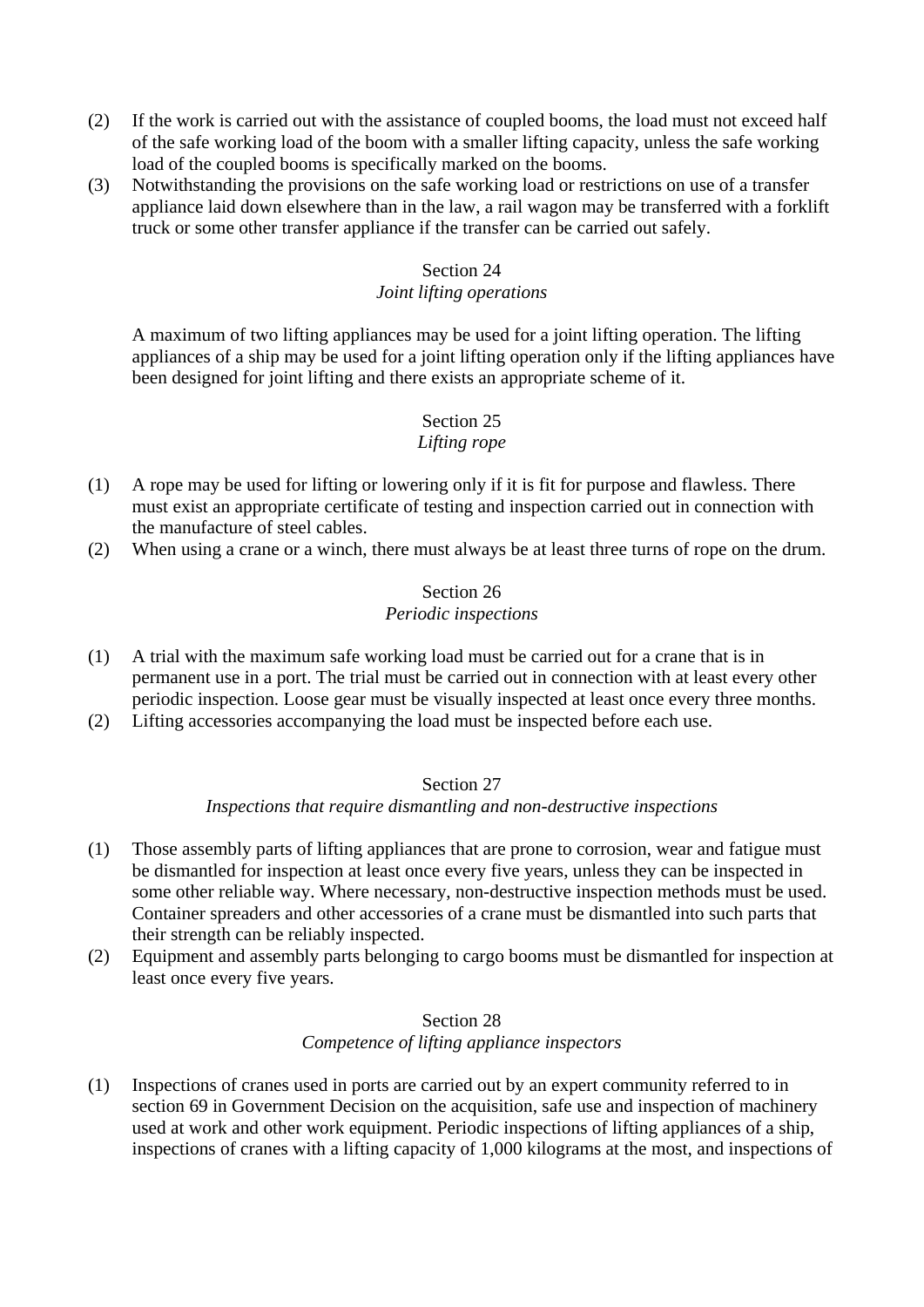loader cranes with the capacity of less than 25 t/m may also be carried out by an expert referred to in section 70 in the above-mentioned Government Decision.

(2) Lifting accessories may be inspected by a person who is authorised by the employer or the ship's master and who is sufficiently acquainted with the structure, use and inspection of the appliance. The inspector must be acquainted with the properties and the grounds for rejection of steel cables and of lifting accessories made of natural and synthetic fibres.

# Chapter 5 **Dangerous goods**

# Section 29

# *Handling of dangerous goods*

- (1) When handling and storing dangerous goods, special care and caution must be observed. Before an employee handles dangerous goods or works in premises where dangerous goods are or have been stored, the employee must be informed about the risk factors and protective procedures relating to the handling. The instructions given in the markings on the dangerous goods must be taken into account when handling them. Handling of dangerous goods is prohibited unless they have been packed and marked appropriately.
- (2) Containers marked to be fumigated and containers suspected to contain fumigated cargo must be opened outdoors and ventilated before they are entered.

# Section 30

# *Storage of dangerous goods*

- (1) Dangerous goods must be stored in appropriate premises or in areas specifically reserved for them. In the storage, special attention must be paid to the synergism and careful segregation of dangerous goods. There must be an emergency shower in the storage.
- (2) When dangerous goods are temporarily stored in the port area, provisions concerning their transportation must be taken into account.

#### Section 31 *Written notification*

 Before a consignor or a shipper delivers dangerous goods to a port area or well before a ship's master begins the unloading of the goods, they must issue a written notification of the dangerous goods to the port holder and to the employer responsible for the loading and unloading of the goods.

# Section 32 *International rules of navigation*

- (1) Applicable parts of established rules observed in international navigation must be taken into account in loading and unloading of dangerous goods.
- (2) When handling dangerous goods at a workplace, such a person must be present that is familiar with the handling and emergency instructions that comply with the code of International Maritime Organization (IMO) and has the instructions at his disposal.